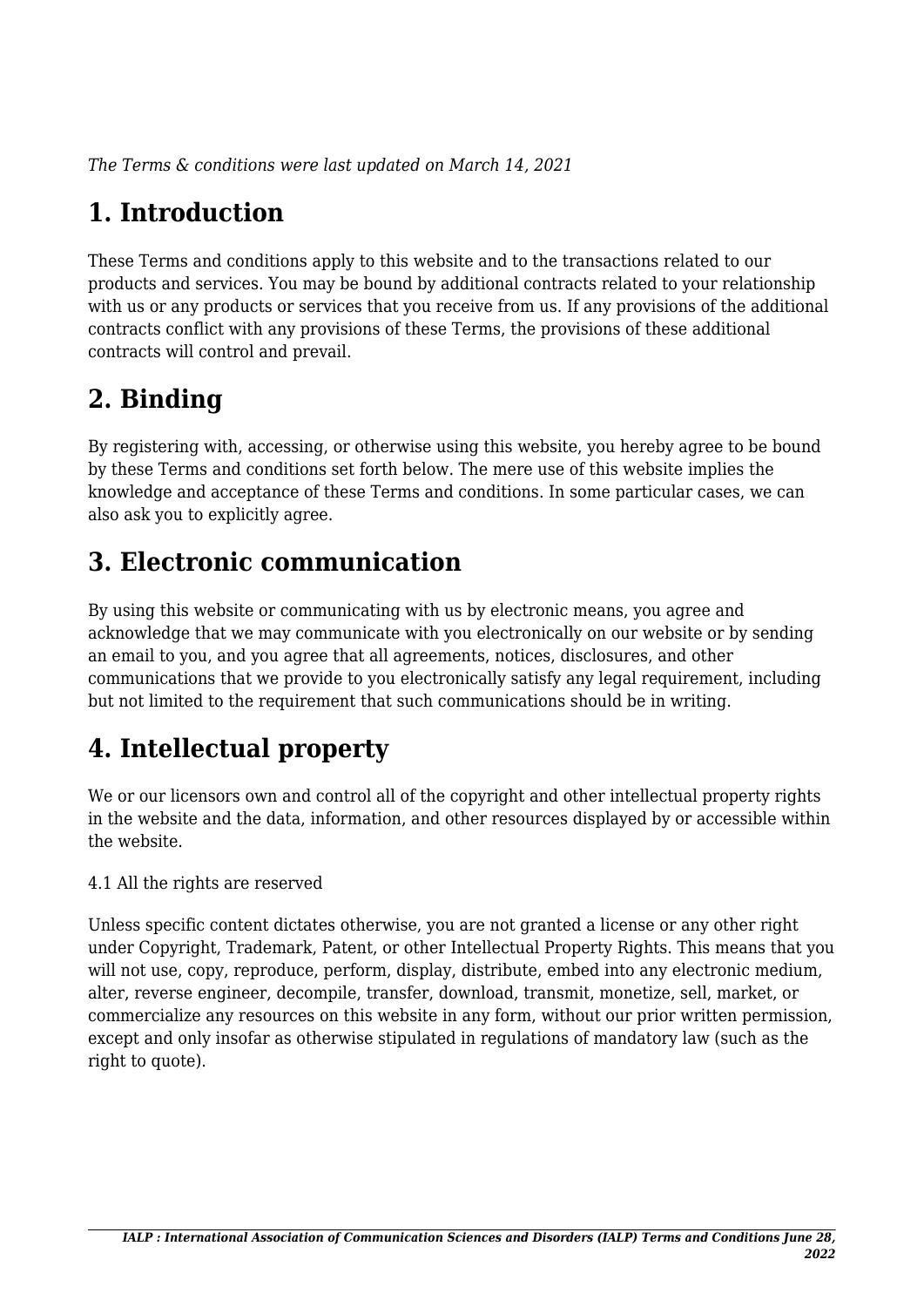# **5. Third-party property**

Our website may include hyperlinks or other references to other party's websites. We do not monitor or review the content of other party's websites which are linked to from this website. Products or services offered by other websites shall be subject to the applicable Terms and Conditions of those third parties. Opinions expressed or material appearing on those websites are not necessarily shared or endorsed by us.

We will not be responsible for any privacy practices or content of these sites. You bear all risks associated with the use of these websites and any related third-party services. We will not accept any responsibility for any loss or damage in whatever manner, however caused, resulting from your disclosure to third parties of personal information.

#### **6. Responsible use**

By visiting our website, you agree to use it only for the purposes intended and as permitted by these Terms, any additional contracts with us, and applicable laws, regulations, and generally accepted online practices and industry guidelines. You must not use our website or services to use, publish or distribute any material which consists of (or is linked to) malicious computer software; use data collected from our website for any direct marketing activity, or conduct any systematic or automated data collection activities on or in relation to our website.

Engaging in any activity that causes, or may cause, damage to the website or that interferes with the performance, availability, or accessibility of the website is strictly prohibited.

## **7. Idea submission**

Do not submit any ideas, inventions, works of authorship, or other information that can be considered your own intellectual property that you would like to present to us unless we have first signed an agreement regarding the intellectual property or a non-disclosure agreement. If you disclose it to us absent such written agreement, you grant to us a worldwide, irrevocable, non-exclusive, royalty-free license to use, reproduce, store, adapt, publish, translate and distribute your content in any existing or future media.

## **8. Termination of use**

We may, in our sole discretion, at any time modify or discontinue access to, temporarily or permanently, the website or any Service thereon. You agree that we will not be liable to you or any third party for any such modification, suspension or discontinuance of your access to, or use of, the website or any content that you may have shared on the website. You will not be entitled to any compensation or other payment, even if certain features, settings, and/or any Content you have contributed or have come to rely on, are permanently lost. You must not circumvent or bypass, or attempt to circumvent or bypass, any access restriction measures on our website.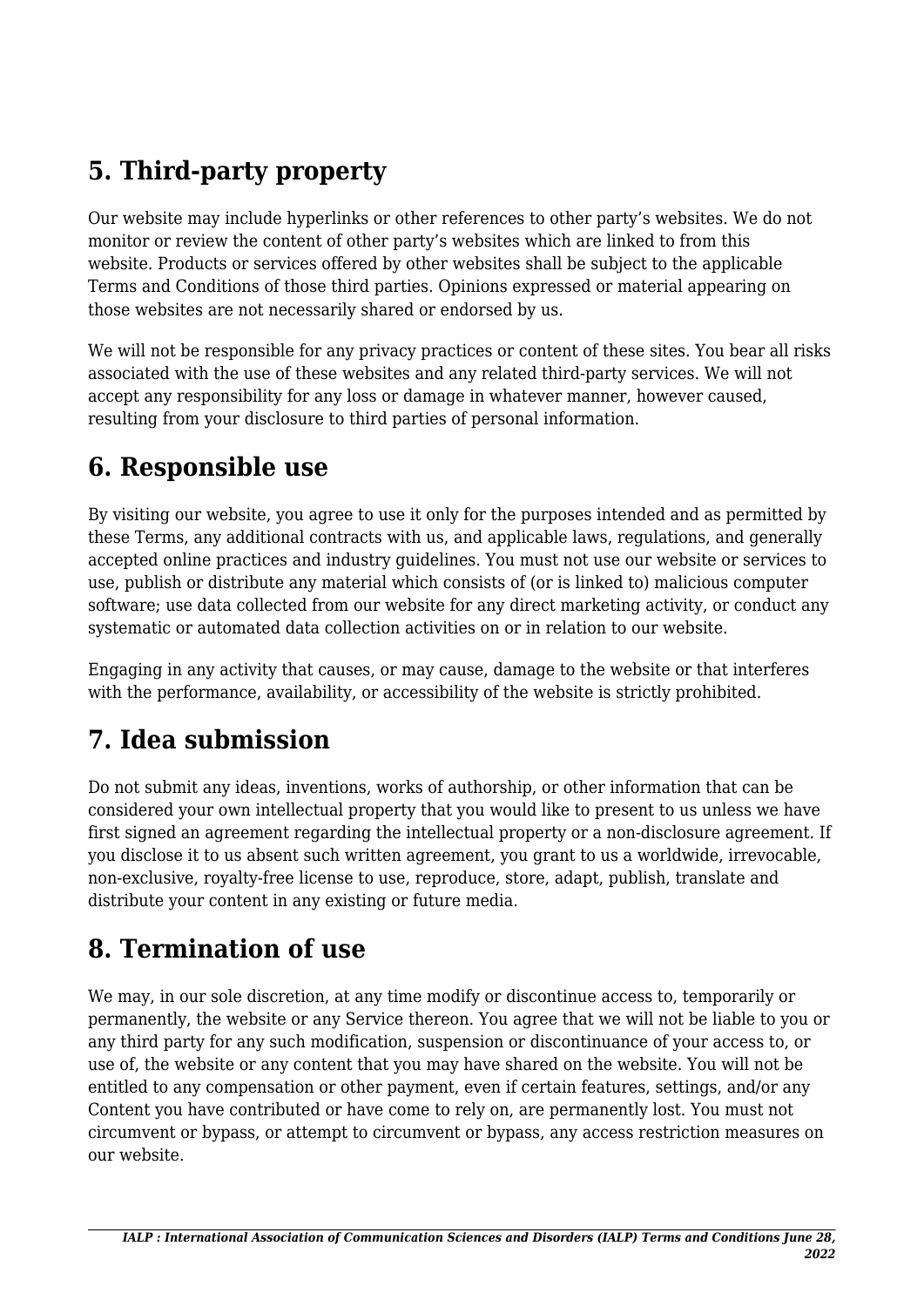## **9. Warranties and liability**

Nothing in this section will limit or exclude any warranty implied by law that it would be unlawful to limit or to exclude. This website and all content on the website are provided on an "as is" and "as available" basis and may include inaccuracies or typographical errors. We expressly disclaim all warranties of any kind, whether express or implied, as to the availability, accuracy, or completeness of the Content. We make no warranty that:

- this website or our content will meet your requirements;
- this website will be available on an uninterrupted, timely, secure, or error-free basis.

Nothing on this website constitutes or is meant to constitute, legal, financial or medical advice of any kind. If you require advice you should consult an appropriate professional.

The following provisions of this section will apply to the maximum extent permitted by applicable law and will not limit or exclude our liability in respect of any matter which it would be unlawful or illegal for us to limit or to exclude our liability. In no event will we be liable for any direct or indirect damages (including any damages for loss of profits or revenue, loss or corruption of data, software or database, or loss of or harm to property or data) incurred by you or any third party, arising from your access to, or use of, our website.

Except to the extent any additional contract expressly states otherwise, our maximum liability to you for all damages arising out of or related to the website or any products and services marketed or sold through the website, regardless of the form of legal action that imposes liability (whether in contract, equity, negligence, intended conduct, tort or otherwise) will be limited to the total price that you paid to us to purchase such products or services or use the website. Such limit will apply in the aggregate to all of your claims, actions and causes of action of every kind and nature.

## **10. Privacy**

To access our website and/or services, you may be required to provide certain information about yourself as part of the registration process. You agree that any information you provide will always be accurate, correct, and up to date.

We have developed a policy to address any privacy concerns you may have. For more information, please see our **Privacy Statement** and our [Cookie Policy](https://ialpasoc.info/privacy-policy/).

# **11. Accessibility**

We are committed to making the content we provide accessible to individuals with disabilities. If you have a disability and are unable to access any portion of our website due to your disability, we ask you to give us a notice including a detailed description of the issue you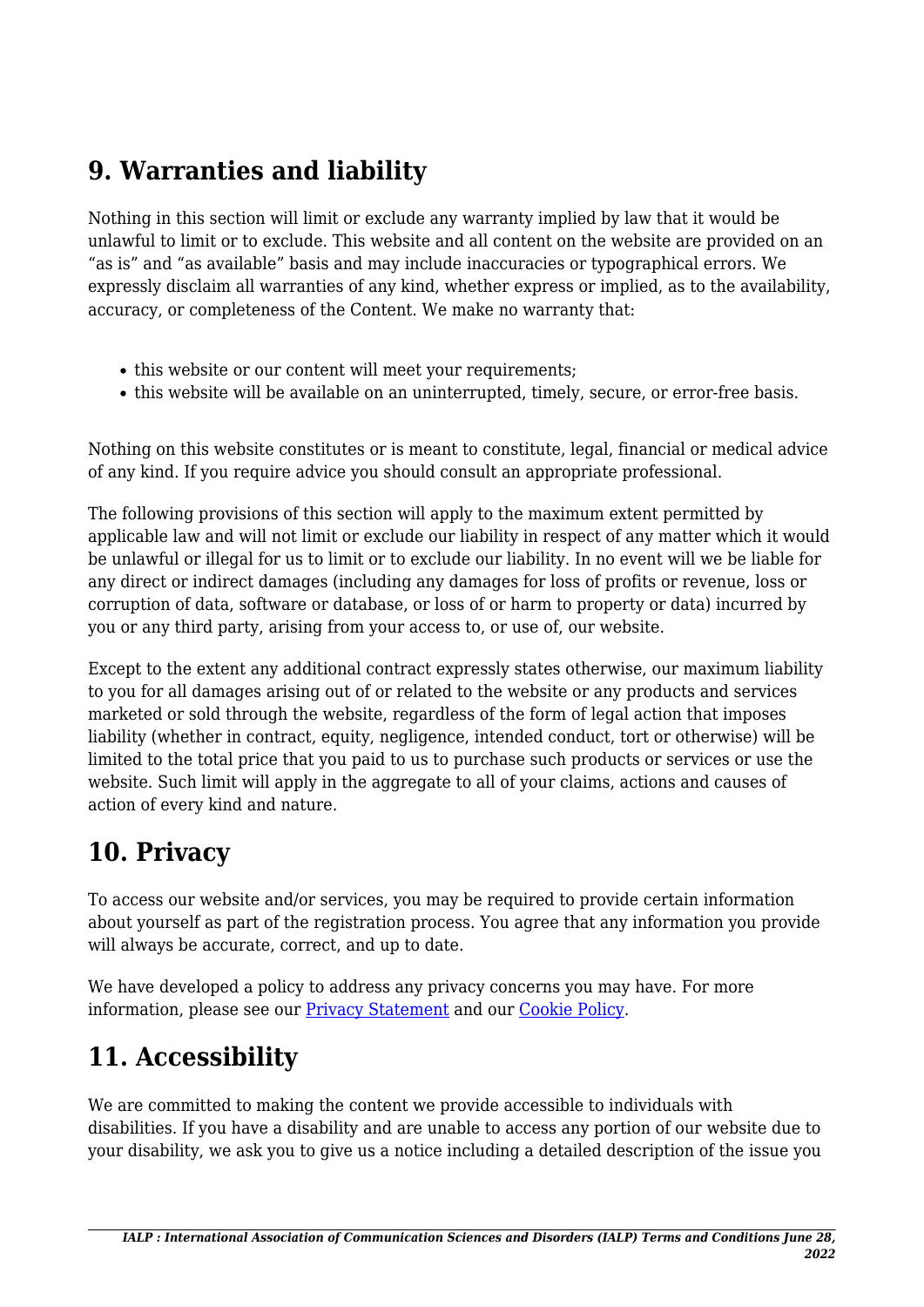encountered. If the issue is readily identifiable and resolvable in accordance with industrystandard information technology tools and techniques we will promptly resolve it.

# **12. Export restrictions / Legal compliance**

Access to the website from territories or countries where the Content or purchase of the products or Services sold on the website is illegal is prohibited. You may not use this website in violation of export laws and regulations of United States.

## **13. Assignment**

You may not assign, transfer or sub-contract any of your rights and/or obligations under these Terms and conditions, in whole or in part, to any third party without our prior written consent. Any purported assignment in violation of this Section will be null and void.

## **14. Breaches of these Terms and conditions**

Without prejudice to our other rights under these Terms and Conditions, if you breach these Terms and Conditions in any way, we may take such action as we deem appropriate to deal with the breach, including temporarily or permanently suspending your access to the website, contacting your internet service provider to request that they block your access to the website, and/or commence legal action against you.

# **15. Force majeure**

Except for obligations to pay money hereunder, no delay, failure or omission by either party to carry out or observe any of its obligations hereunder will be deemed to be a breach of these Terms and conditions if and for as long as such delay, failure or omission arises from any cause beyond the reasonable control of that party.

# **16. Indemnification**

You agree to indemnify, defend and hold us harmless, from and against any and all claims, liabilities, damages, losses and expenses, relating to your violation of these Terms and conditions, and applicable laws, including intellectual property rights and privacy rights. You will promptly reimburse us for our damages, losses, costs and expenses relating to or arising out of such claims.

## **17. Waiver**

Failure to enforce any of the provisions set out in these Terms and Conditions and any Agreement, or failure to exercise any option to terminate, shall not be construed as waiver of such provisions and shall not affect the validity of these Terms and Conditions or of any